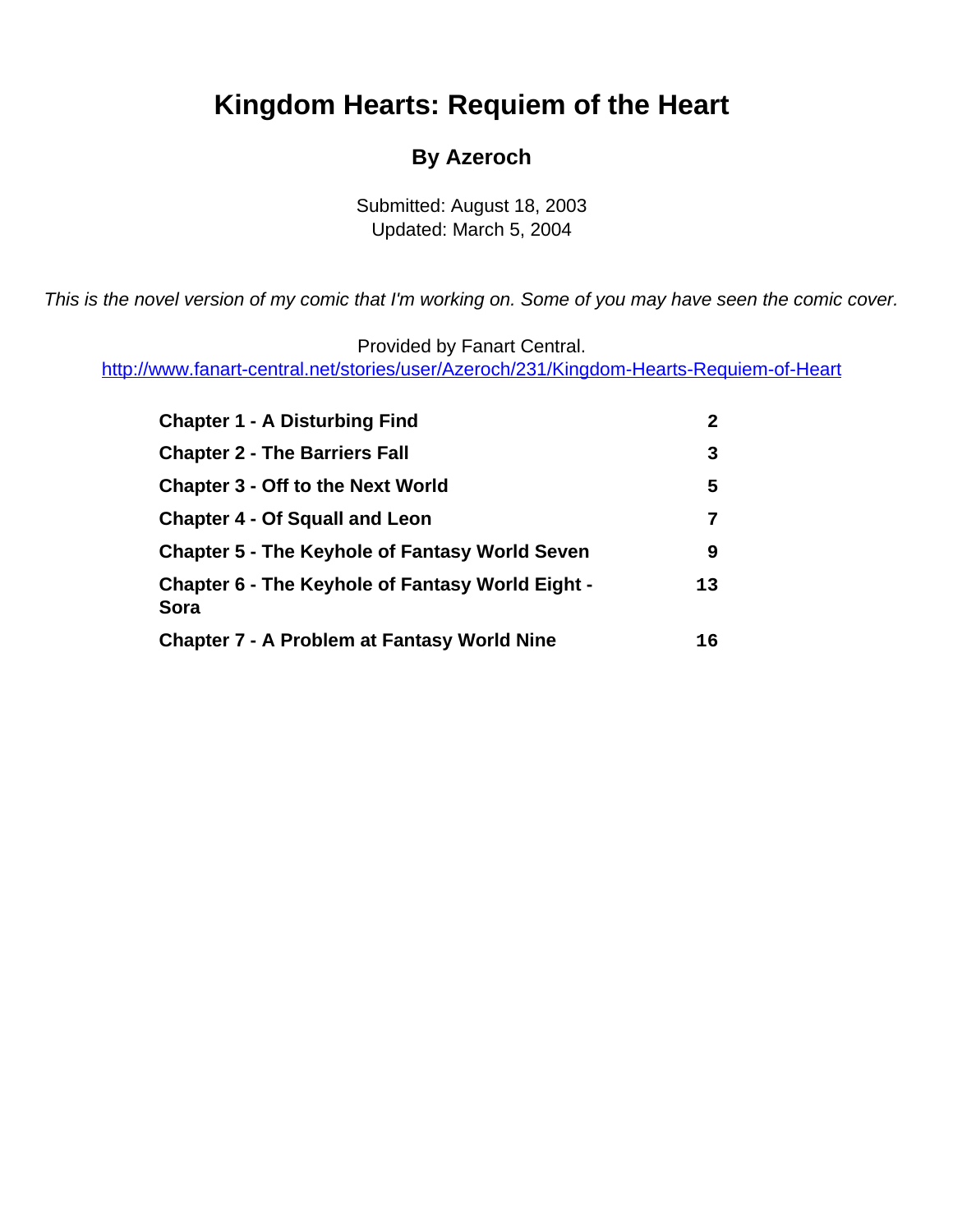## **1 - A Disturbing Find**

<span id="page-1-0"></span>The air stiffened in the dark, abandoned lot. Suddenly a breeze picked up. In the middle of the lot, a yellow circle of light appeared. Air swirled around the circle until a small tornado formed. It stopped as suddenly as it had started. In it's place stood a girl in her late teens. She had long crimson hair and bright blue eyes, though they seemed darkened. She wore a white sleeveless vest and short denim shorts. She took one step out of her arrival zone and immediately dark shapes began to form around her. She quickly looked from one shape to the next. The shapes began to form into bodies. They were short and stocky, and the only other color on them came from their eyes, which were a bright yellow. They had perfectly cylindrical heads with jagged antennae. They rose out of the ground and began to wobble back and forth. The girl's eyes narrowed.

"Shadows..." she muttered. Suddenly a light erupted from her hand. It shone for a second and was replaced by a gigantic key. It had the shape of a flowery heart near the base while the blades twirled up the neck to end in twin hearts. The keychain at the end was that of a flower. It was a Keyblade. The Shadows cocked their heads in interest. The girl stood motionless for a moment before launching her attack. She swiftly sliced one Shadow in half and had already started on the next before it had even hit the ground. A group of three launched into the air. The girl glowed yellow and suddenly rocketed at the Shadows. She dealt them a swift chain of blows and the rest retreated into the ground. The girl landed swiftly on the ground and stood slowly. Suddenly the sound of clapping rang out in the lot. The girl's head snapped towards the direction of the sound. A tall young man with silvery blue hair and a long black trenchcoat stood leaning against one of the support beams.

"Very impressive, Kairi," the man said. Kairi blinked at the man.

"Riku?" she whispered. Riku chuckled. He stood upright and stretched his hand out. A bat wing-like sword appeared in his hand.

"Riku, what are you doing?" Kairi demanded. Riku suddenly grinned insanely. He launched himself at Kairi and she had barely enough time to react. She brought her Keyblade into a defensive position just as Riku slammed his sword into hers. Sparks and flashes of energy burst from their blades. Kairi backflipped and raised her Keyblade.

"You're not Riku...I can see it in your eyes..." she said. The Riku clone laughed insanely. Kairi charged the clone but was knocked back by a protective barrier. The Riku clone leaped into the air and brought his blade down. It slammed into the ground mere inches from Kairi's face. The clone pressed it's face right up to Kairi's, still slightly giggling. Kairi growled and kicked away from the clone. Once up, she exhaled slowly and suddenly glowed blue. She reared back and hurled her Keyblade at the clone. It dodged the first attack but was caught off guard by her sudden second throw. It was knocked off balance and Kairi lunged at it as she retrieved her Keyblade. The blade sliced cleanly through the clone's midsection and it dematerialized in front of her face. Her Keyblade disappeared and she strode off into the rainy streets of Midgar.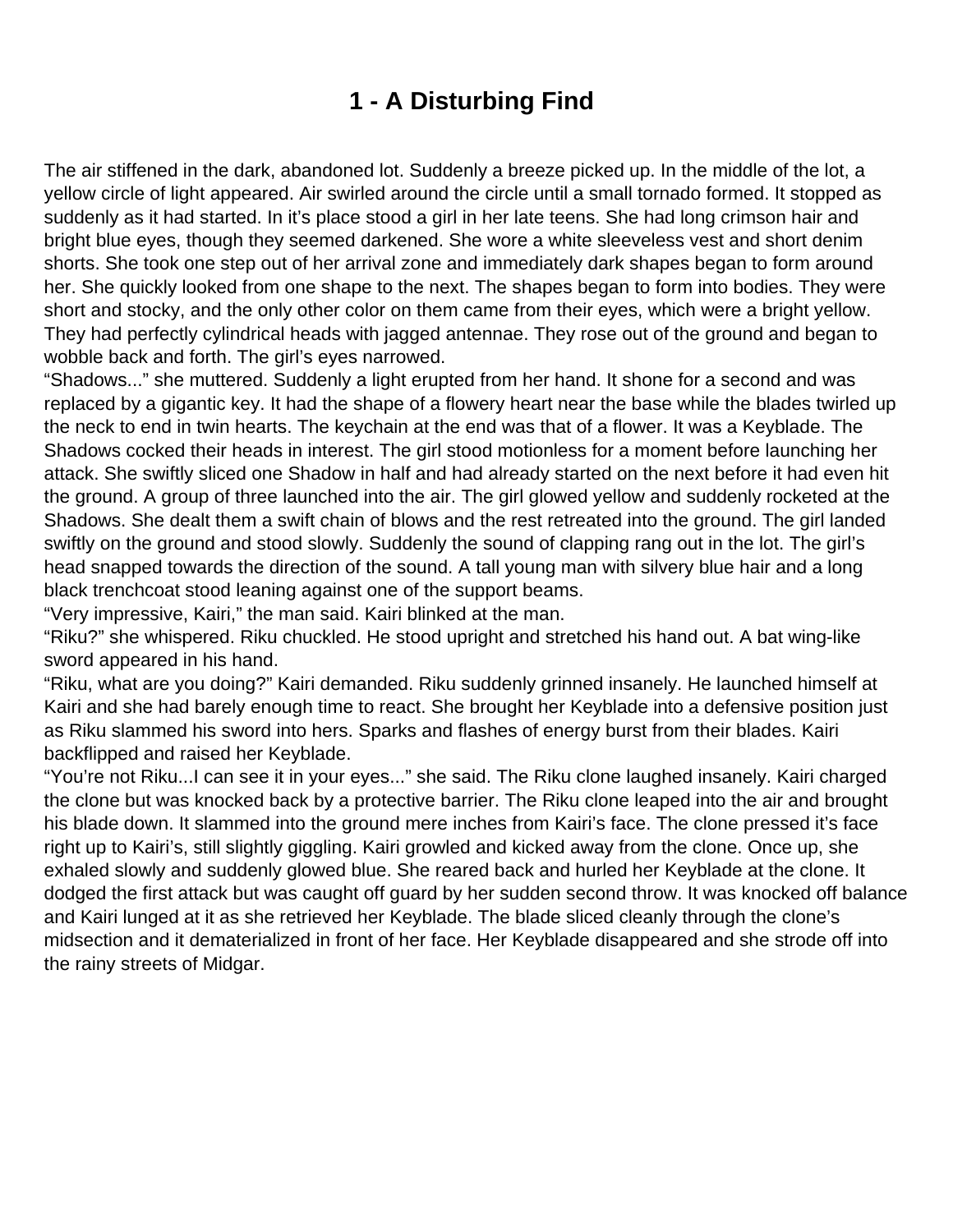# **2 - The Barriers Fall**

<span id="page-2-0"></span>As Kairi traveled the rain-soaked streets of the gigantic city, she watched as several people hurried underneath shabby tents and broken down buildings. She glanced upwards, towards the richly adorned homes and buildings of the upper level of the double-decker city. She noticed a sign as she passed, reading "Sector 7: Slums".

Slums doesn't do it justice...it's more like a warzone, Kairi thought. She suddenly stopped in front of a church. "This must be the place Squall told me about," she said aloud. Kairi stepped inside and looked around. The church was shabby, like most of the buildings in the area, though it was surprisingly well-kept. There was a shattered window in the roof, and rain fell through the hole into a small puddle on the floor. There were rows of pews leading to a small circular staircase near the back. Several of the pews were broken. At the top of the staircase were two people. One was wearing a purple sleeveless turtleneck with a shoulder plate and baggy black pants. The other was dressed in a short red coat and pink dress. The man in purple had blonde spiky hair and the woman in red had long, brown hair tied in a braid.

"Cloud Strife?" Kairi called. Cloud's head jerked in her direction. The woman also looked at Kairi curiously.

"You look familiar," the woman said. Kairi nodded.

"It's me, Kairi," she said. The woman suddenly smiled broadly.

"Kairi! Look at you! So grown up!"

"I'm seventeen now, Aeris."

Cloud looked from Aeris to Kairi and back. "Aeris...do you know her?"

"I'm a friend of Sora's. Do you remember him?" Kairi asked before Aeris could answer. Cloud's eyes narrowed.

"The punk that beat me three times at the Coliseum? Yeah, I remember him."

Kairi took a couple steps forward. "Do you know where he is?"

Cloud flipped his hair out of his face. "No clue."

"Kairi, how did you get here?" Aeris asked.

"You know how Beast willed himself to Hollow Bastion? I did the same thing."

Aeris nodded. Cloud strode toward Kairi. "So if you are a friend of that punk Sora...do you have a weapon like his?" Kairi nodded and stretched out her hand. Her keyblade appeared in it. Cloud narrowed his eyes again and turned away.

"So could you beat me as well?" he asked. Kairi thought for a moment. "Yes."

Cloud looked at her and suddenly his eyes shifted behind her. They grew wide for a moment and he suddenly jumped back, reaching for his sword. Kairi spun around.

Five Shadows, two Darkballs, and an Invisible appeared.

Darkballs were large, round, black floating monsters that were formed out of pure darkness. The Invisible was an intimidating sight. It was a very large, almost humanoid creature with a gigantic blue sword and jagged black wings.

"The barrier has fallen!" Kairi cried. Suddenly the creatures vanished into thin air, leaving no trace of their existence.

Behind them stood a figure draped in a black raincoat clutching the Oblivion Keyblade. Kairi's eyes grew wide.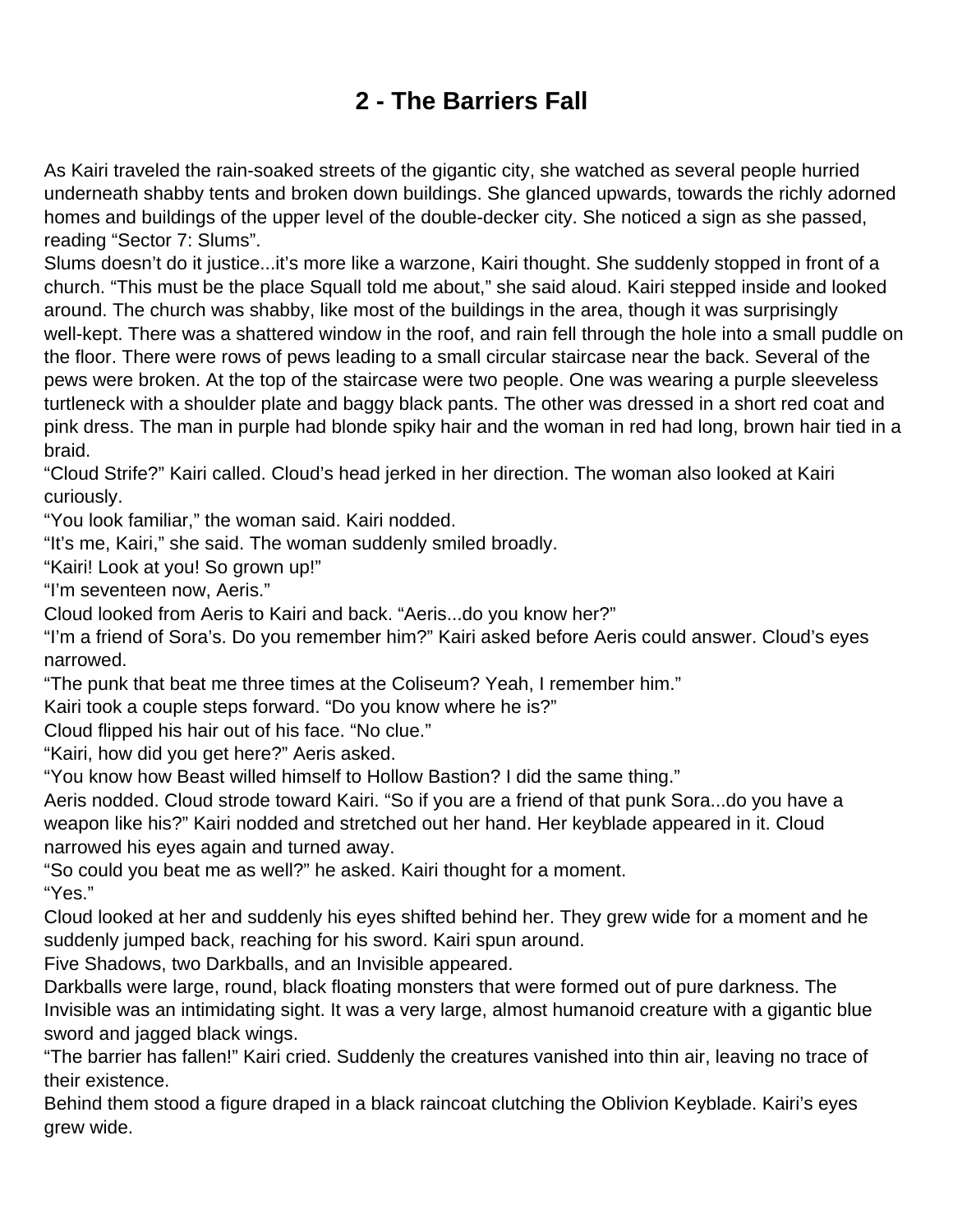"Sora?"

"Sora!? That punk!?" exclaimed Cloud from behind Kairi. Sora suddenly grinned malevolently and leapt from rafter to rafter out the church.

"Sora!" Kairi cried.

"It will do no use. That wasn't the real Sora," said a voice behind Kairi. She turned and gasped. Sora was standing right behind her.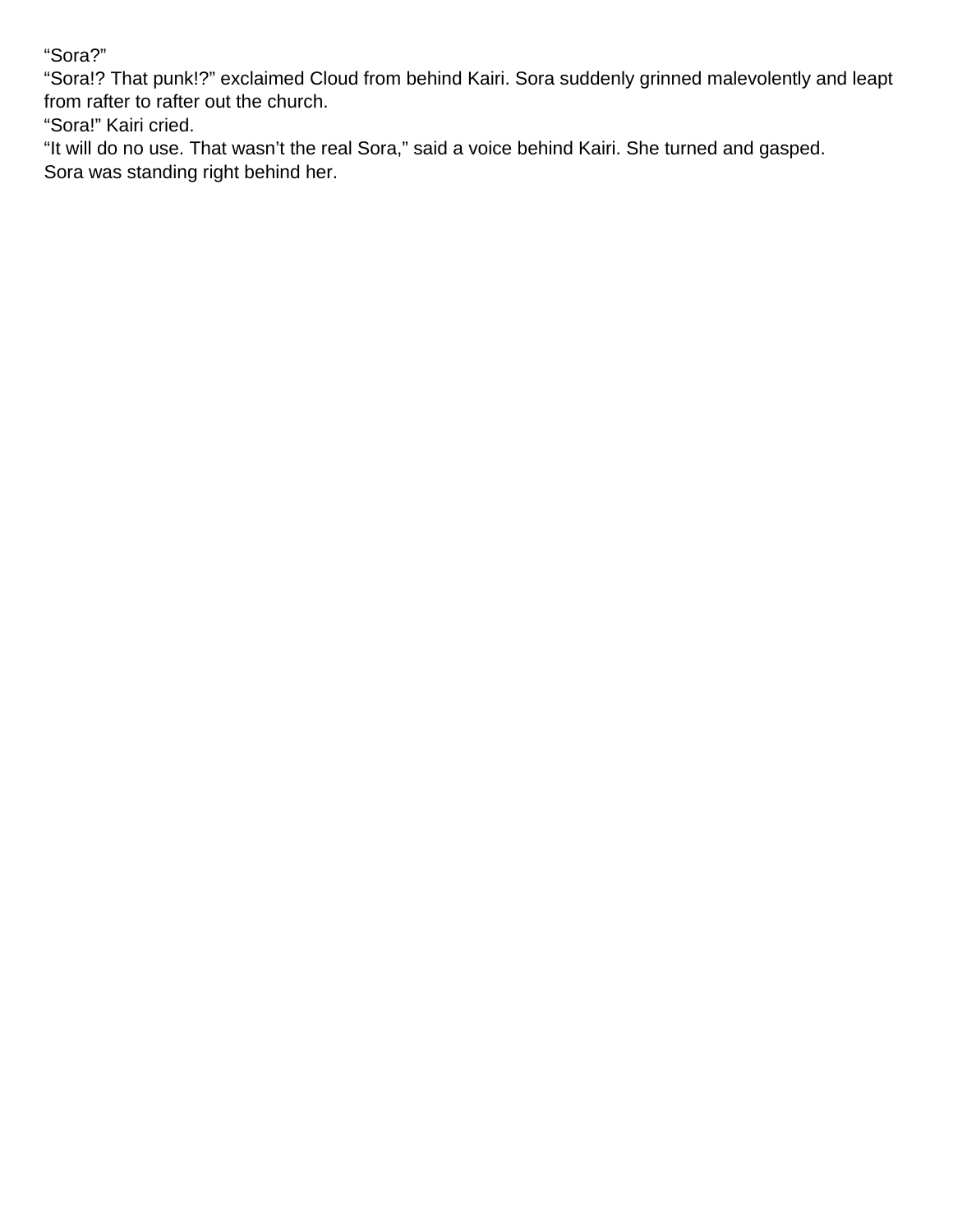## **3 - Off to the Next World**

<span id="page-4-0"></span>He was dressed in a pitch black shirt adorned with several chains and zippers. His pants were extremely baggy and were also riddled with chains and zippers. On his neck was a leather band.

"Sora?" Kairi asked timidly. Sora smiled, but it wasn't his usual warm smile. It seemed, somehow, cold and ruined with age.

"It is good to see you again, Kairi. I have missed you very much," Sora replied. Kairi seemed on the verge of tears when she rushed forward and tightly embraced Sora. He was taken aback by the sudden gesture and it took a few moments before he awkwardly patted Kairi on the back. She withdrew and wiped a tear from her eye. Sora stretched out his hand and the Oathkeeper appeared in it.

"What - ?" Kairi began. Sora looked the Keyblade over and gave it back to Kairi.

"Very good," he said. "I had a feeling you'd be the next Keyblade Master."

"What do you mean?" Kairi asked. "You knew I'd be the next Keyblade Master? How?"

"Well, I had no way to know for sure...but...I just had a feeling."

Kairi stared at Sora for a moment. He was smiling, but she didn't feel any better looking at him. It was almost as if he had had all his life and youthful energy sucked out of him. It made Kairi uncomfortable. Sora nodded and turned to leave. "I must find and defeat the Others - " he began. "Others?" Kairi asked.

"Replicas of every person that was present when Kingdom Hearts was unleashed. I believe you already defeated Riku's?"

Kairi swallowed and nodded. Sora nodded back. "Good," he said.

"What I am supposed to do, then?" Kairi asked. Sora looked darkly at her.

"You must seal the Keyholes of the Fantasy worlds...and shut the door to Kingdom Hearts once more." Kairi exhaled slowly. She nodded.

"I'm sure Cloud and Squall would be more than happy to assist you," Sora continued. "In each Fantasy world, you will encounter people that know me. Tell them I sent you and they will point you in the right direction."

"How will I find them?" Kairi asked.

"Don't worry...they'll find you," Sora said. And with that, he strode out without so much as a wave goodbye. Kairi watched him go with slowly tearing eyes. She slumped into a nearby pew and almost began sobbing until she heard a groan behind her. She turned and saw Cloud and Aeris standing, rubbing various parts of their bodies.

"That was wild..." Cloud mumbled. Kairi stared.

"Last thing I remember is Kairi yelling something and then I saw nothing but blackness..." Aeris said. Kairi relayed her and Sora's conversation to them. When she finished, Cloud looked at her for a long time until he finally said, "I'm going with you."

Kairi looked at him. "You are?" she asked. Cloud nodded.

"If the kid wants me to go , then I'll go. I gotta respect anybody who can beat me three times."

Kairi nodded. "Then let's go," she said. Cloud and Kairi left Midgar and traveled for a week across the world to Rocket Town. When they arrived, they found Cid tinkering on his gummi ship.

"Hey Cid," Cloud said. Cid poked his head out from underneath the gummi ship.

"Well, well, if it ain't Cloud...And who is this fine young thing, Cloud?" Cid asked.

"It's me, Kairi," she said. Cid grinned broadly.

"Well then, Kairi! I hardly recognized you! You look about twenty years old!"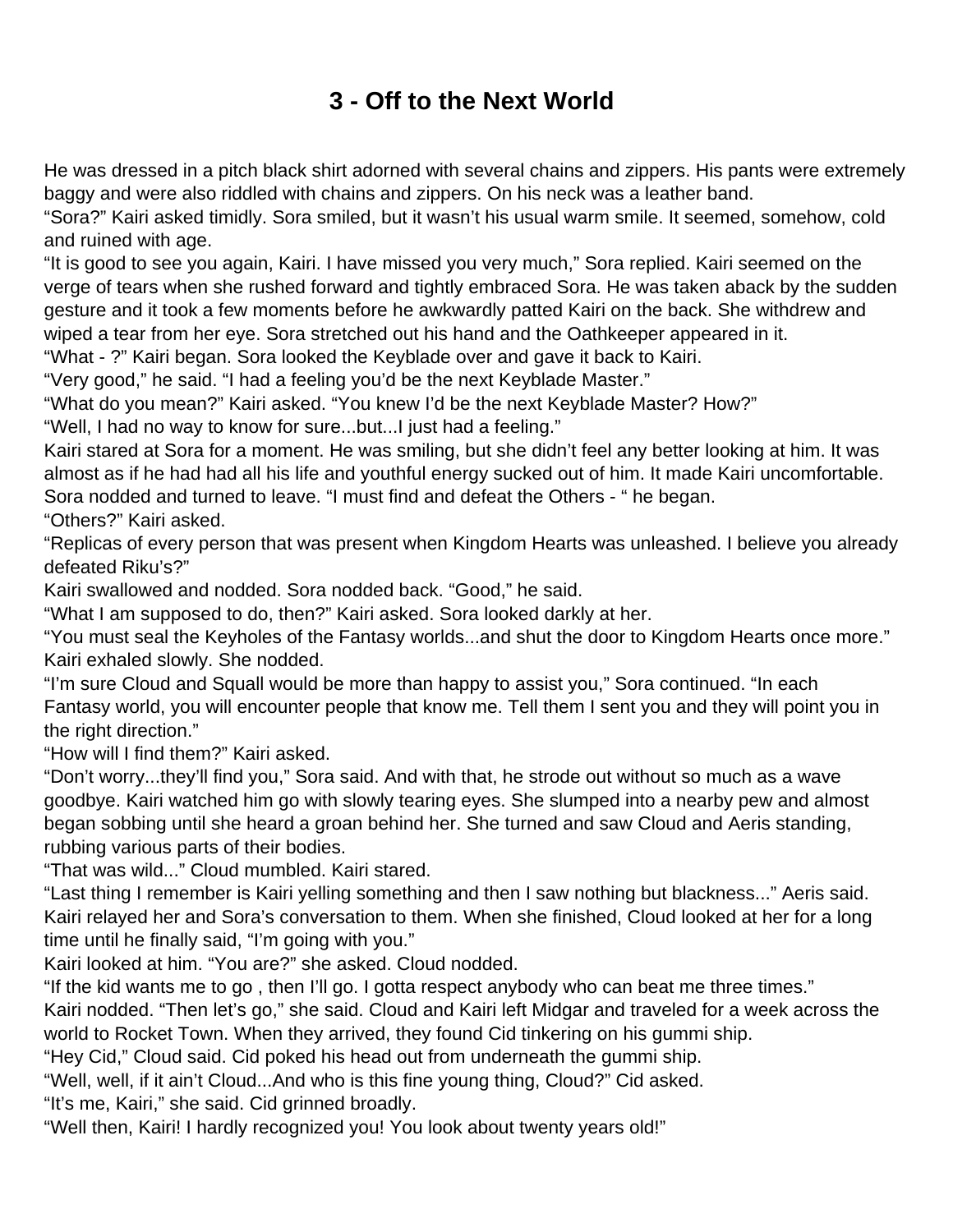"Close. Seventeen," Kairi replied, grinning.

"Cid, we need this ship," Cloud said. Cid's smile disappeared.

"The Heartless?"

Kairi nodded. "They're back."

Cid turned to the ship. "She's got everything you'll need. The best armor, the best weapons, and the best engine. Where're you heading?"

"To see Squ...er...Leon," Kairi said. Cid dipped his head and allowed Kairi and Cloud. Kairi waved at Cid from the window of the cockpit and the gummi ship blasted off.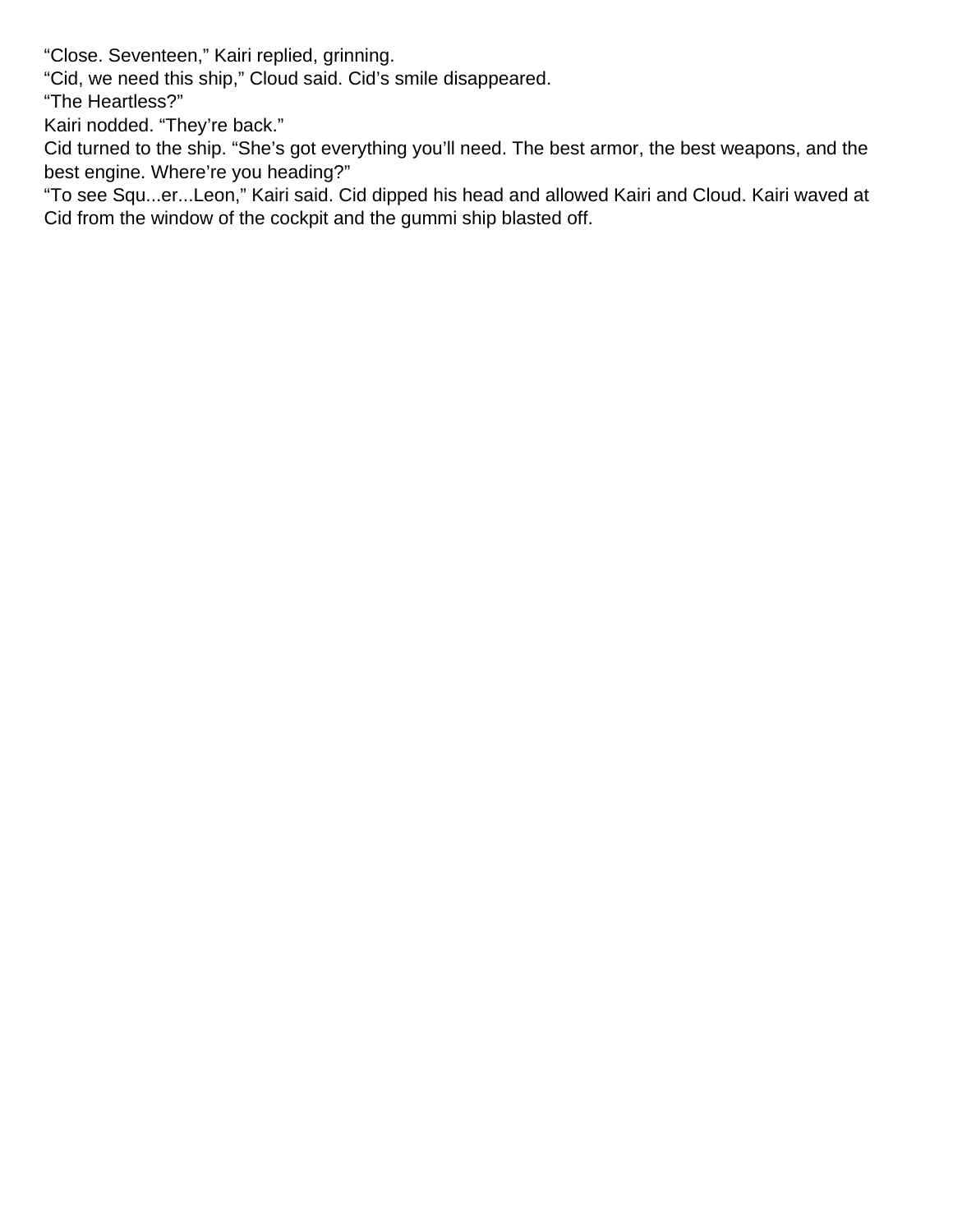## **4 - Of Squall and Leon**

<span id="page-6-0"></span>Kairi stepped out of the ship into the blinding afternoon sun. Cloud had parked the gummi ship near the woods that bordered the Balamb Gardens. A short hike found them at the gates of the gigantic military academy. Cloud scratched his head.

"Fancy place Leon lives in, eh?"

Kairi shook her head and smiled. They proceeded through the main gate and up the steps leading to the commons area. Students made their way through the various hallways, not giving the strange duo a second thought. Kairi quickly made her way around to the farthest end of the commons area, which held a hallway leading to the dormitories. Kairi found Squall's room, Cloud in tow, and opened the door. Squall sat on his bunk, polishing his Gunblade.

"I figured you'd be back," he said.

"I'm flattered that you have so much faith in me, Squall," Kairi replied, grinning.

"Who's Squall?" Cloud asked.

"I am," Squall said, standing.

"You told me your name was Leon," Cloud said, narrowing his eyes. Squall shrugged.

"I was being pursued by the Heartless. What were my other choices?"

Cloud huffed and leaned against a wall. Kairi shook her head smiling and turned to Squall. "We need your help," she said.

Squall hefted his Gunblade onto his shoulder. "Did you meet Sora in Midgar?" Squall said.

Kairi opened her mouth and nodded. "How did you know?"

"Lucky guess," Squall said, shrugging. Kairi eyed Squall suspiciously but nodded, and turned to leave. "I guess this makes us the new Trinity," Squall said. Cloud looked at him. Kairi thought for a moment. "Yeah...it does," she said, smiling. Suddenly her Keyblade appeared in her hand. It glowed blue and escaped her grasp to hang in midair. It spun for a moment, then returned to Kairi's hand. "The new Trinity...I like that," Kairi said, staring at her blade.

\* \* \* \*

The sky parted as the gummi ship came in to land. Cloud steered the craft onto a large grassy plain and settled it down about a half an hour's walk from the gates of Midgar.

"So, we need to find the Keyhole for Fantasy World Seven?" Squall asked. Kairi nodded. "What makes you think it's in Midgar? Isn't that a little obvious?"

"Too obvious. They're expecting us to overlook it," Cloud said. Squall narrowed his eyes but said nothing. The trio climbed out of the gummi ship and walked to Midgar. When they got a little ways in, they noticed something strange.

"Notice those signs? They say 'Hail to the Black Army, long live Lord Barabas.' What do you suppose that means?" Kairi asked.

"I don't know..." Squall replied.

"You got me, but they're everywhere," Cloud said.

Suddenly a hand rested on Kairi's shoulder. She started to turn but a familiar voice said, "Stop. Don't turn. Just listen. Close your eyes."

"What?"

"Just do it!"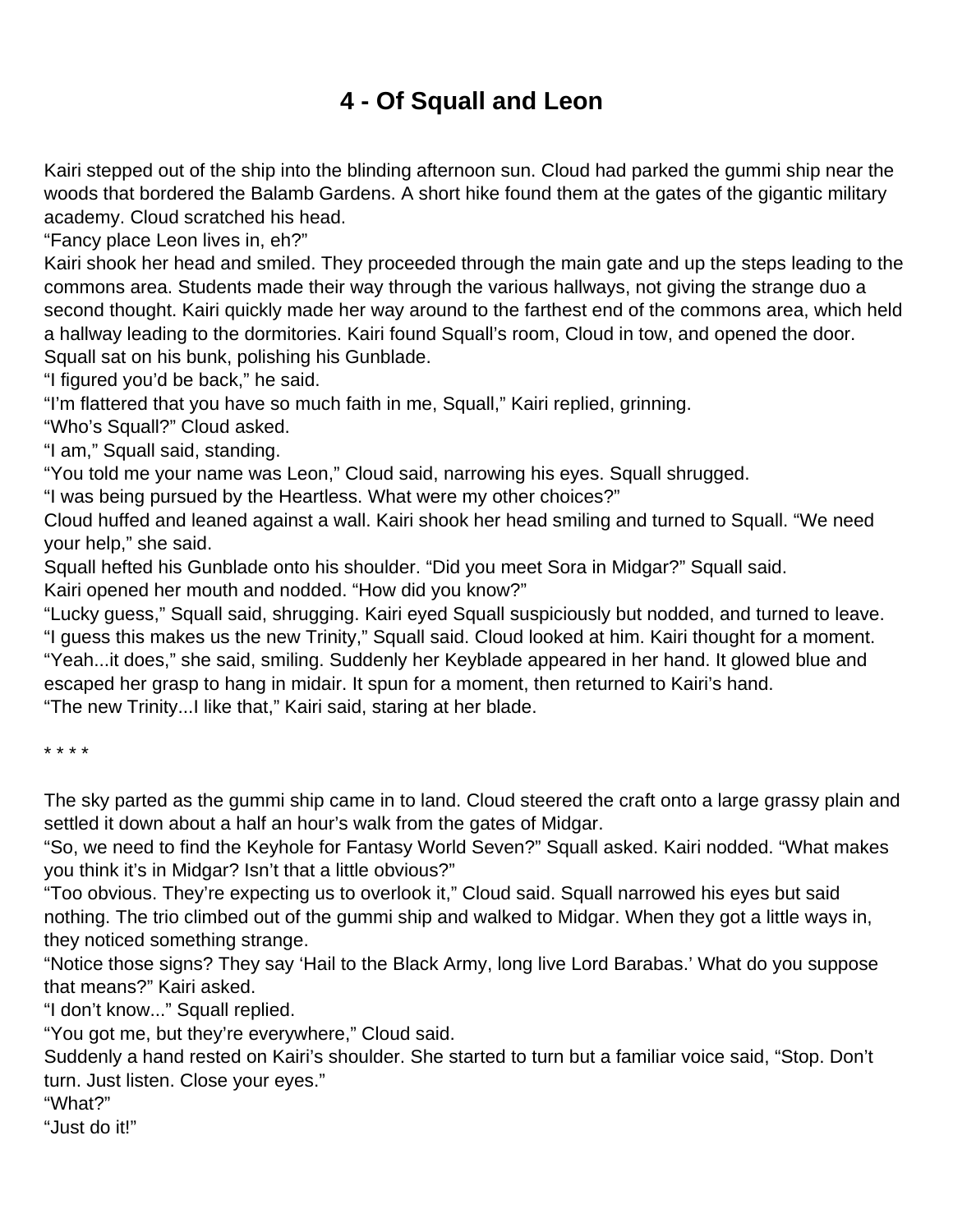Kairi obliged, and suddenly, she felt as if her stomach dropped at a fast rate. She tried to open her eyes, but they wouldn't. She tried to scream, but no sound came out. Then, as fast as it had happened, it stopped. Kairi's eyes flew open and she gasped. Quickly spinning around, she faced the mysterious person. The young man had medium-length brown hair styled similar to Squall's. He wore a long black trenchcoat adorned with several chains and necklaces. Around his neck was a leather band, and attached to the band was a thin fishnet shirt. His pants had several areas where they could be zipped off, and he had about seven chains on each side.

"Who are you?" Kairi demanded. The young man smiled.

"You don't recognize me?"

Kairi studied the man closer. Suddenly, she realized...

"Sora...?"

Sora nodded. Kairi stared open-mouthed, unable to speak or move. She simply made a series of high-pitched squeaks. Sora waited until she could speak. "Why...?"

"Because I am a wanted man. You've seen the signs, I'm sure, promoting the Black Army and Lord Barabas?"

Kairi nodded blankly.

"The Black Army refers to the Heartless. Barabas now controls them. I tried to break into his castle, but they found me. I managed to escape, but not before they could identify me. I had to change my whole appearance. I also gave myself a new name."

"And it is?"

"Leon." Sora smiled.

Kairi managed a weak smile.

"So whenever you speak to me in public, refer to me as Leon. Squall already knows about this, but Cloud doesn't. You'll tell him for me, won't you?"

Kairi nodded. Suddenly, unable to contain herself, she rushed forward and embraced Sora.

"I've missed you so much," she said. Sora returned her embrace, and whispered,

"I've missed you as well."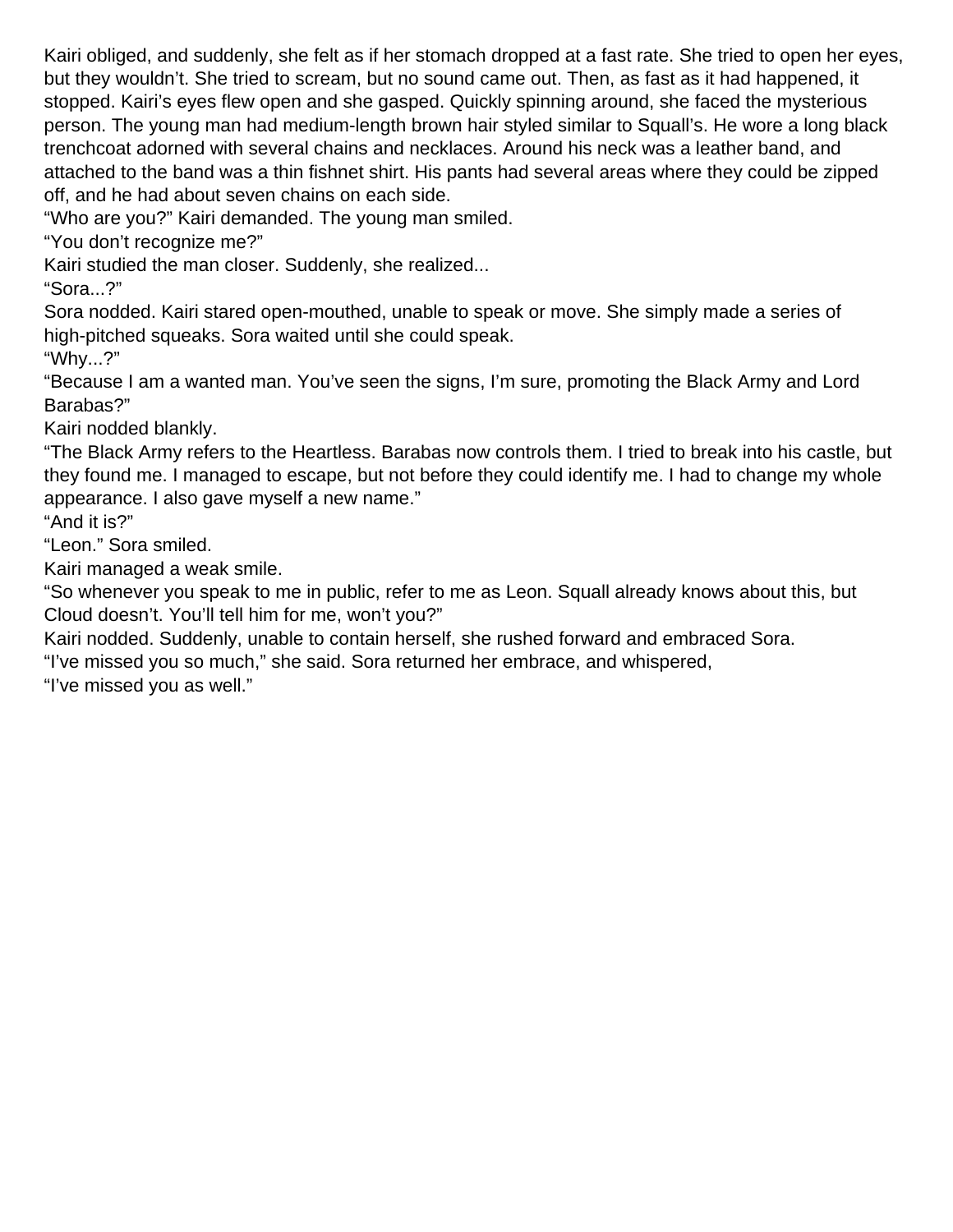## **5 - The Keyhole of Fantasy World Seven**

<span id="page-8-0"></span>Kairi and Sora returned from the void. Cloud and Squall were waiting for them.

?There you are! Wait, who?s he?? Cloud said, looking Sora over.

?This is Sor...er...Leon,? Kairi said. Cloud sighed.

?How many people in this universe are named Leon??

?It is good to see you again, Leon,? Squall said, extending a hand. Sora shook it, smiling.

Cloud gasped. ?Oh, my god. You?re that kid! You?re - ?

?Don?t!? Kairi said loudly. Cloud looked at her, puzzled. Kairi simply shook her head. ?His name is Leon,? she said with emphasis. Cloud took the hint, and nodded.

?Leon...right...?

?I assume you?re all heading for the you-know-what?? Sora said. Squall nodded. Sora nodded back and turned to leave.

?Where are you going now!?? Kairi cried.

?This is where I leave you to your own devices. Remember, I have a mission as well. I will see you again, don?t worry.? He stopped, then suddenly turned back around and embraced Kairi.

?Remember what you said before?? he whispered. ?I?m always with you too. I?ll come back to you... ?I promise.?

\* \* \* \*

The trio made their way down the abandoned street. Up ahead of them was a gigantic circular structure, the main support of Midgar.

?So you think it?s in that?? Squall asked.

Cloud nodded. ?I?m positive.?

?But you don?t have any proof,? Kairi said.

Cloud shook his head. ?That?s a given. War is always a guessing game. The only certainties in war are death and a common enemy.?

?You?re so optimistic, Cloud,? Kairi said in a fake tone of adoration. Cloud rolled his eyes and flipped his hair back. They approached a door set in the side of the structure. Cloud opened it and, unsheathing his blade, jumped in.

Nothing happened. The room was empty. There were several metal grate catwalks lining the side of the room, and there was an enormous clearing in the middle with a few boxes scattered about. In the center of the clearing was a metal pole glowing blue. Squall and Kairi followed Cloud, both drawing their weapons.

Cloud pointed to the pole. ?That?s the main support for the city. It?s made from the strongest steel known to man. I?m pretty sure that?s where the keyhole is.?

?What makes you think that?? Squall asked.

?It?s so obvious, it?s gotta be the place,? Cloud reasoned. Squall snorted.

As Kairi approached the pole, her keyblade began to shake. It glowed yellow first, but suddenly changed to a dark red.

?What the...?? Kairi gasped.

?That?s a no-no, Keyblade Wielder,? said a voice from the shadows. A man stepped from a dark corner of the room, high above on the catwalks. He was dark skinned, and his hair was in corn rows, pulled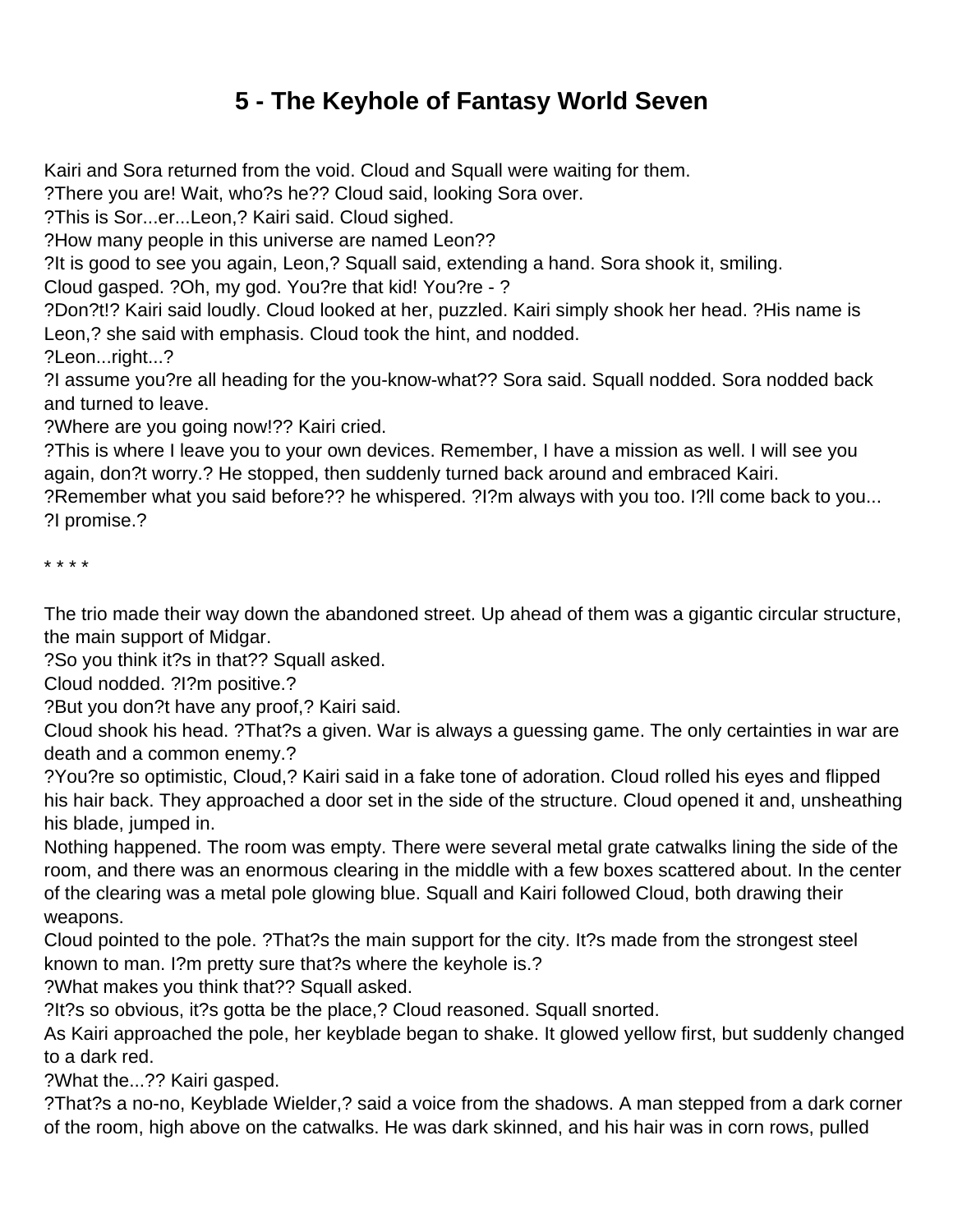back across his skull and secured in the back with a headband set low on his head. He had a blood red, pointy goatee that stuck out from his chin a ways. He was shirtless, but two strips of fur cuffed the tops of his shoulders. His belt buckle bore the Heartless symbol, as did a tattoo on his left shoulder. His wore simple tan baggy pants and heavy combat boots.

?My name is Barabas. You might have heard of me. I rule these worlds, and I command the Black Army.?

?You?re Barabas? You control the Heartless now? But...but how?? Kairi asked.

?It is...a gift. A special talent, one might say,? Barabas replied.

?Did you know Ansem?? Squall asked.

Barabas stroked his goatee. ?Not personally. I was a guard at his castle. One of the best, if I do say so myself.?

?What happened to you after the Heartless took over Hollow Bastion?? Cloud asked.

Barabas grinned. ?Quite an amazing story, actually. I fell unconscious, and when I awoke, I was in a completely different world. The locals told me I was in Fantasy World Seven, this world. Of course, I had no idea what that meant. I was just happy to be alive after the massive battle with the Heartless. Well, it wasn?t so much a battle as a massacre. We were decimated. I assumed I was the only one left alive. So I lived in Fantasy World Seven for a few years before I learned that other worlds existed besides the one I was on. Well, that sparked my interest, to say the least. I decided to embark on a quest to find these new worlds, so I bought a gummi ship with all the gil I had and set off. It wasn?t long before I encountered all the other Fantasy Worlds. Then I encountered the Heartless. And it was at that time that I learned of my power to control them. I led them to a secret cave I had found. I kept them in captivity, bred them, grew them. Soon, I had a veritable army of darkness. And then, I began my conquest.? ?And it worked, evidently,? Kairi said.

Barabas chuckled. ?My, we have a bright one on our hands. Yes, it did work. And now, I am the supreme ruler of Fantasy World Seven, and soon, all the other Fantasy Worlds as well. And I cannot allow you to challenge my accomplishments. The Keyhole remains unlocked.?

?The hell it does!? Kairi yelled. She lunged at Barabas, but a large tremor stopped her. A gigantic armored monstrosity broke through the wall and roared.

?Meet my new and improved Guard Armor. Have fun, kids.? And with that, he disappeared. ?I hate upgrades,? Squall growled. He aimed his Gunblade at the Guard Armor?s head and fired one shot. The bullet struck an invisible barrier and ricocheted off of it. ?Yeah, I really hate upgrades...? Kairi launched herself at the Guard Armor and began to strike at it with her keyblade. The barrier became weaker with every strike, but it held. The Guard Armor reared back it?s head and brought a gigantic fist down into the ground. The floor shook violently. Kairi steadied herself and attacked the Guard Armor again. Cloud made his way to the top of the catwalks and jumped on top of the Guard Armor, driving his sword deep into the monster?s body. The monster cried out in agony and attempted to fling Cloud from it?s back. Squall directed a constant barrage of gunfire at the Guard Armor. Kairi managed to break off one of it?s arms, causing it to explode in a flash of blue light.

Suddenly a figure dropped from the ceiling. It sliced downward at the Guard Armor, and nothing happened for a few seconds, but suddenly a line in the Guard Armor glowed blue, and then it exploded in a large flash of blue light. The figure turned it?s head ever so slightly and smiled. Kairi gasped. ?He has a keyblade!?

True enough, the figure held a keyblade. It was unlike any keyblade Kairi had ever seen, though. It was black, with a very sharp, jagged hilt. Jewels were set into the hlt every few inches, and the blade was wavy. The keychain was the figure of a double-door.

?Who are you?? Kairi asked. ?That isn?t you, is it Sora??

?No, I am not Sora,? the man said in a deep, faraway voice. The man wore a helmet with a dark visor.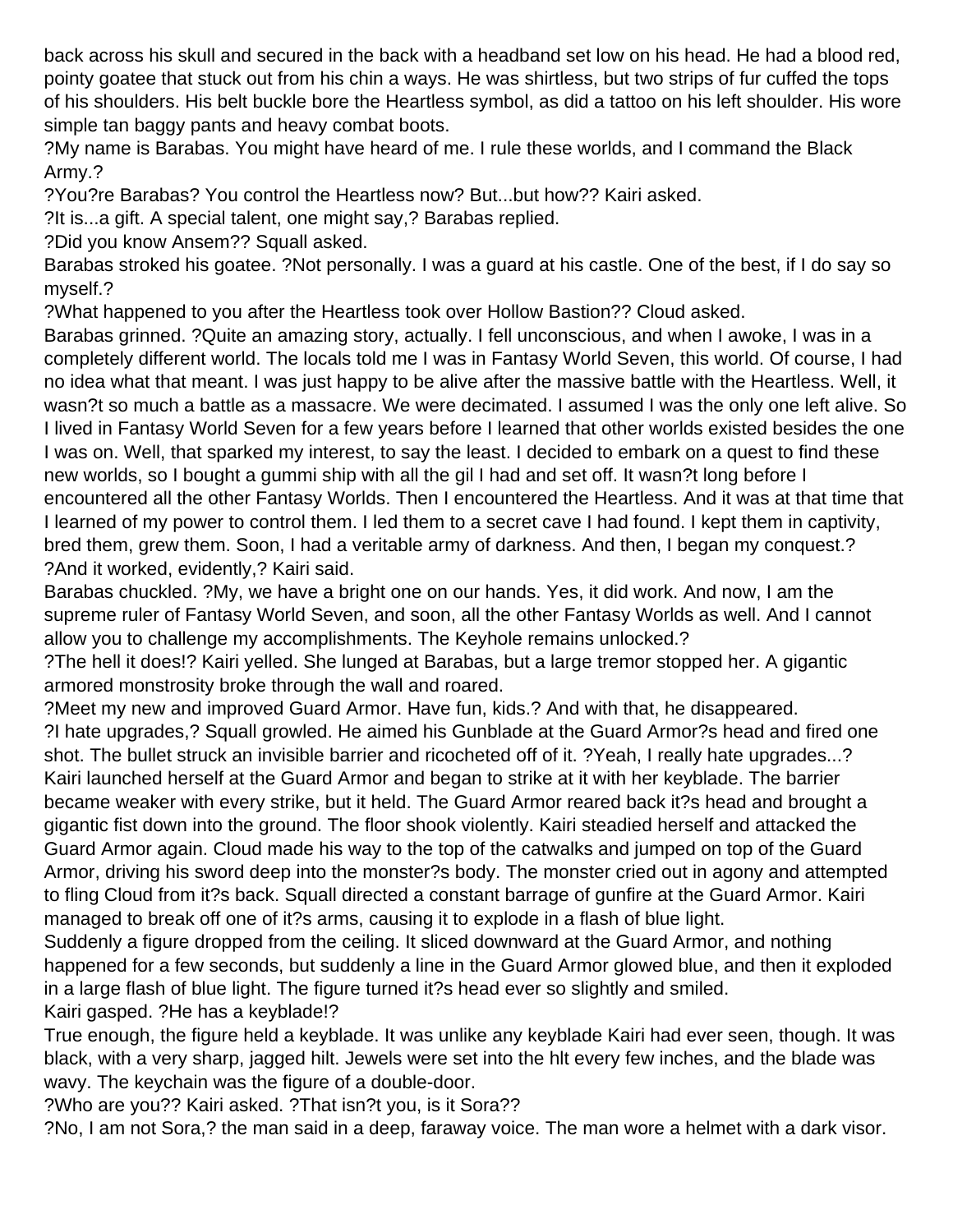Only the bottom half of his face could be seen. He wore metal armor, but it was armor unlike anything Kairi had ever seen. It looked...futuristic. His entire body was covered in the futuristic armor, except for his boots, which were tall leather boots with straps. Long, flowing, silver-blue hair protruded from the back of his helmet.

?Then who are you?? Kairi insisted.

The man looked at the ground. ?People call me Apollo.?

?The god of light?? Squall said, disbelievingly. Apollo looked at Squall, but said nothing.

?But that?s just what people call you. What is your real name??

Apollo looked away. ?I can?t tell you.?

Kairi folded her arms and huffed. ?Fine. Thank you for the help, Apollo.?

?Let me come with you,? Apollo said suddenly. Kairi looked at him.

?Why? We don?t even know your real name.?

?I am a friend of Sora?s.?

Kairi?s mouth dropped. ?He never told me about you.?

?Well, that?s Sora for you,? Apollo said, smiling. Kairi stared at Apollo. Could she trust him? He knew Sora, but...could he be lying? Was he really an officer working for Barabas? Was the Guard Armor just a decoy?

?Don?t do it, Kairi,? Cloud warned. ?We don?t know enough about this guy.?

?You can trust me. As you know, Apollo is not my real name. That is because Barabas is after me, as well. I assisted Sora in the invasion of Barabas? castle.?

Kairi gasped. Squall did as well. This made both Kairi and Cloud look at Squall inquisitively.

?What is it, Squall?? Cloud asked. Squall shook his head.

?Nothing...it?s nothing.?

Kairi looked from Squall to Cloud to Apollo. Squall and Apollo were looking right at each other. Cloud looked as clueless as Kairi.

?Well, it looks like you all need new identities,? Apollo said. ?It won?t be long before the Black Army goes on the lookout for you three as well.?

?But we have to seal the keyhole and stop Barabas from conquering the other Fantasy Worlds!? Kairi said.

Apollo hung his head. ?It is too late for Fantasy Worlds One through Six. They have been consumed by the Heartless.?

Kairi stared at Apollo. Already, six worlds had been consumed? Why hadn?t Sora told her this? ?So...the only ones left are...Eight, Nine, and Ten??

?Barabas has succeeded in conquering Eight. He achieved victory moments before you met him. I was on Eight when it happened. There, I reunited with Sora. He told me you were on Seven, so I hurried over to offer my support.?

?Eight is...overrun?? Squall said, disbelievingly. Apollo nodded solemnly.

?What happened to SeeD? Balamb Gardens??

?They are safe. Quistis led them to the mountains.?

Squall smiled. ?Good old Quistis.?

?Yes, she?s quite an amazing woman. I believe she could rival that of your mother,? Apollo said, looking at Kairi.

?You knew my mother?? Kairi asked.

?I don?t believe now is the time to be discussing this,? Cloud said. Squall nodded.

?Come, follow me,? Apollo said, ?I know of a person who could help you with new identities.?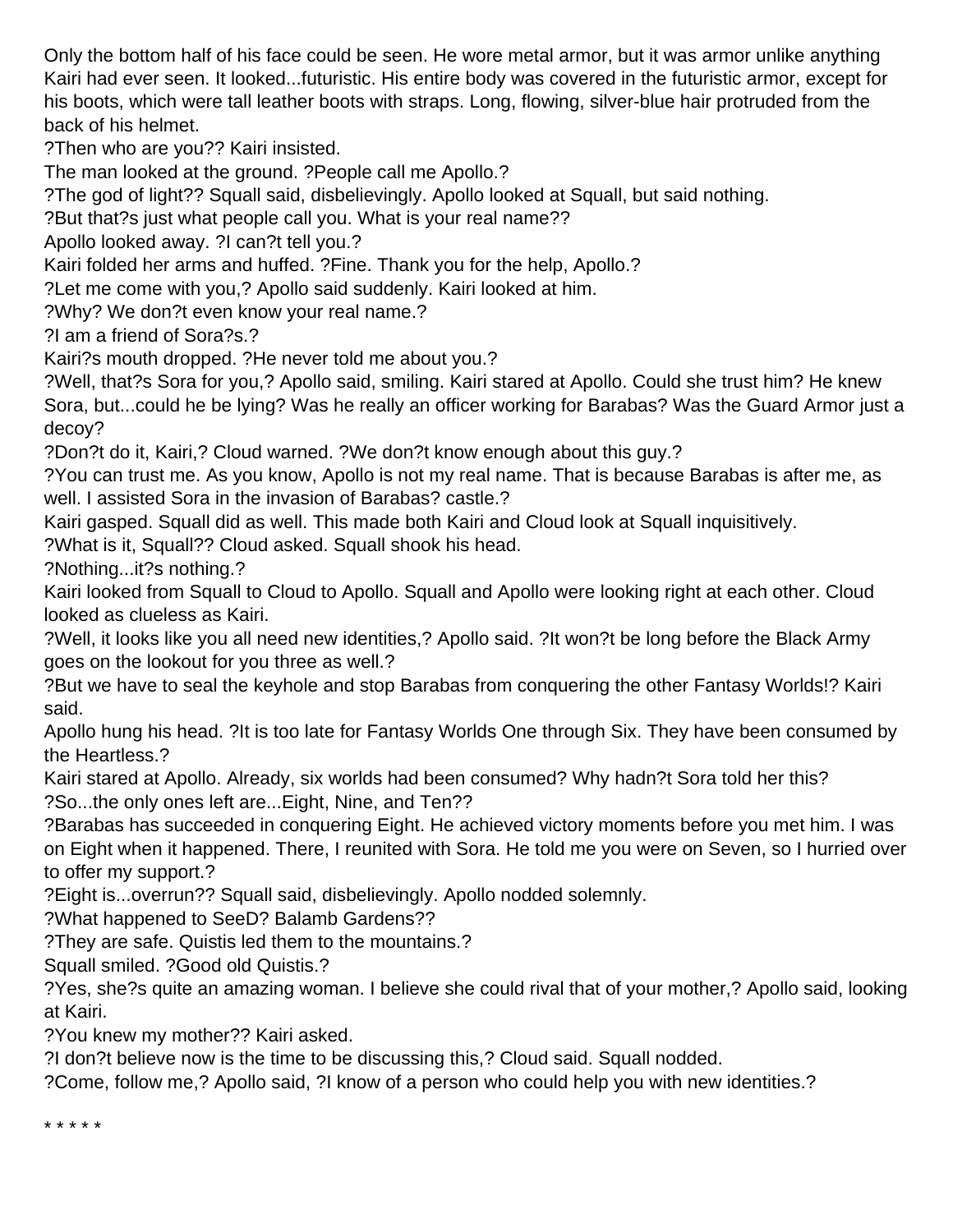"So, you lot are being chased by the Heartless too, huh?� Yuffie said.

Kairi nodded. "Can you help us, Yuffie?�

"Well, sure. Anything for a buddy, eh?� Yuffie said, laughing. "Now, then, what can we do for Kairi, eh? Hmm...well, lookie here! How about my old duds?� Yuffie held up her green turtleneck and arm bracers.

"Okay, but different pants. Short shorts irritate me,� Kairi replied.

"Aw, that's too bad, you got great legs. You been working out?� Yuffie nudged Kairi and laughed.  $\hat{a} \in \text{ceHere}$ , how $\hat{a} \in \text{meas}$  these? $\hat{a} \in \text{meas}$  She held up a pair of black baggy cargo pants.

"Perfect,� Kairi said.

"Not quite,� Yuffie replied, "we gotta fix your hair.�

"Oh, right...� Kairi said uncertainly. Yuffie chuckled and led Kairi to a chair.

"Just gonna take a little off the top, eh?� Yuffie said, laughing. She pulled a pair of enormous scissors out of a glass. Kairi shut her eyes tight and waited. When Yuffie finally said, "Done!� in an enthusiastic voice, Kairi waited for Cloud, Squall, and Apollo's verdict.

"Nice, Yuffie,� Cloud said.

"Very sexy,� Squall said, chuckling.

Apollo simply nodded.

Kairi turned in the chair and looked into the mirror. All of her hair was cut mid-neck length except for one clump which Yuffie had tied into a braid. Yuffie handed Kairi a headband.

"This'II complete the look, hun,� she said when Kairi looked at her quizzically. Kairi tied the headband around her head.

"Say, that's the same headband you wore, Yuffie,� Cloud said. Yuffie nodded, apparently quite pleased.

"Okay, Kairi change; Cloud, new duds for you!� Yuffie said. Kairi entered the dressing room, and when she came out, Cloud's hair was cut and slicked forward with spikes in neat rows leaning forward. He entered the dressing room and came out a few moments later with a dark blue turtleneck underneath nylon body armor. His pants were black zip-offs with a set of three chains on the left side. Squall hadn't gotten a haircut. Instead, Kairi gave him a dark blue beanie with light blue flames on it. He entered the dressing room and came out a few moments later with a long red overcoat that was tattered at the end. His shirt was a plain black t-shirt, and he wore black zip-offs similar to Cloudâ $\epsilon \in \mathbb{N}$ s. "You make the dark look work well,� Apollo said, a faint smile tugging at his lips. Cloud huffed and leaned against a wall, folding his arms and looking away.

"Well, good luck to you guys! Have fun, and tell Sora I said hi if you see him,� Yuffie said, showing them the door. The foursome exited Yuffie  $\hat{\epsilon}$ <sup>TM</sup>s house and made their way back to the streets. "l told you guys I knew exactly where to go. Yuffie's the best at that stuff,� Apollo said. Kairi nodded agreement, looking herself over.

"l like your hair, Kairi,� Apollo said. Kairi fingered her braid. She liked her new hair, too. She wondered what Sora would think.

\* \* \* \*

The foursome made their way back to the main support. Kairi pointed her keyblade at the central pole and it began to shake. A spectral keyhole appeared and a thin line of blue light shot directly from her keyblade to the keyhole. A loud click emanated and echoed around the metal walls. "Well, that's it for Seven,� Apollo said. Kairi nodded and the four turned to leave.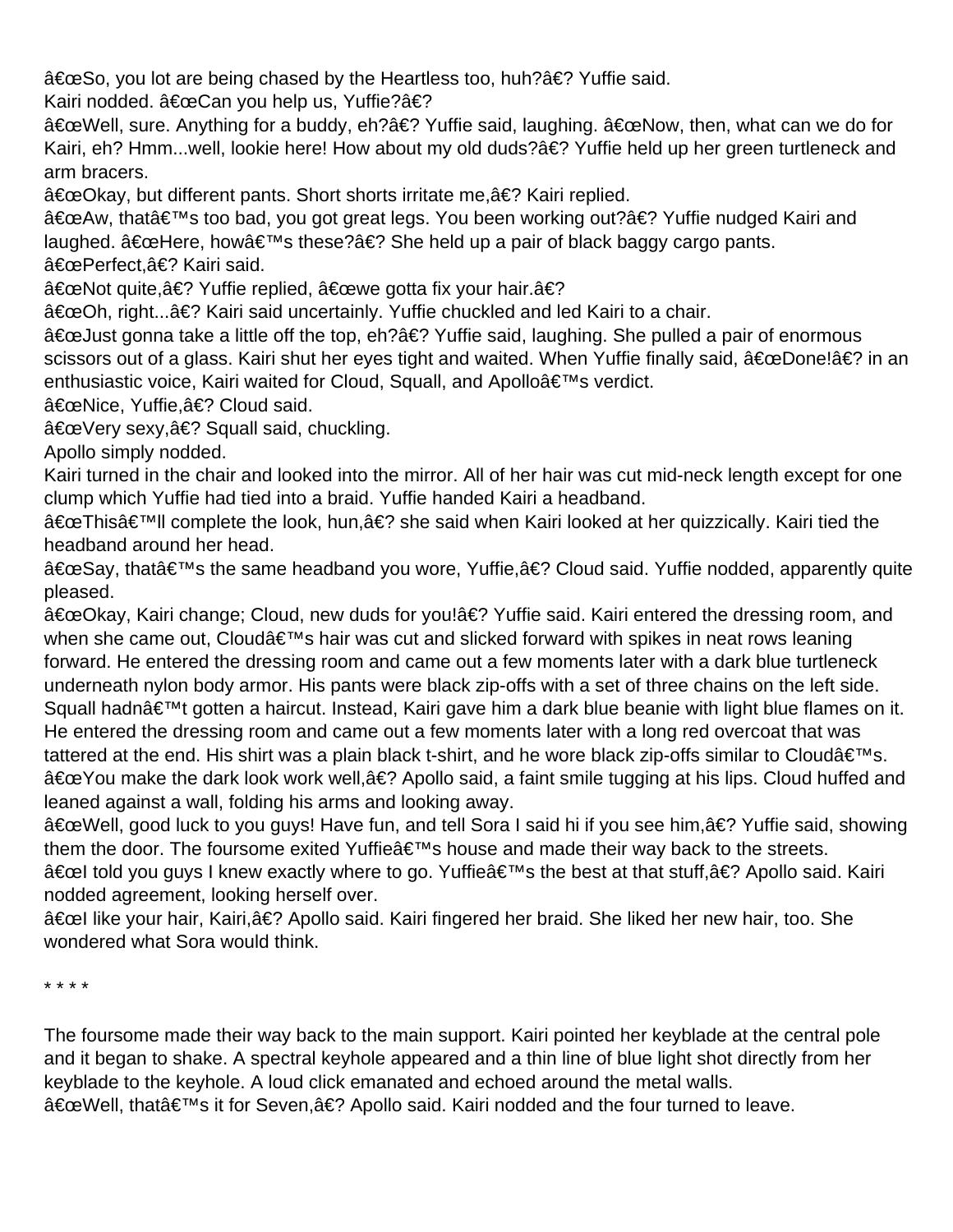## **6 - The Keyhole of Fantasy World Eight - Sora**

<span id="page-12-0"></span>The gummi ship descended once again near the forest located near Balamb Gardens. Kairi, Cloud, and Squall stepped out of the gummi ship and walked the short hike to the Gardens.

"So where do we start?� Cloud asked.

"We have to find Apollo,� Kairi replied. "He said he'd be at the Gardens, so that's where weâ€<sup>⊤м</sup>re going.â€?

"But what if he's lying? What if he actually works for Barabas?� Cloud said. Squall shook his head.

"Heâ€<sup>⊤m</sup>s not.â€?

"You said that in quite a sure tone, Squall,� Cloud said suspiciously. Squall shrugged. Cloud huffed and turned away.

Kairi reached the gates of Balamb Gardens and pushed them open. They walked quickly through the main doors and stealthily made their way to the middle of the school, avoiding Heartless patrols where they encountered them. There, they debated where Apollo might be.

 $\hat{a} \in \text{cell}$  bet he went to the dorms,  $\hat{a} \in ?$  Squall said.

"l think he went somewhere he thought couldn't attract attention. Somewhere the Heartless wouldn $\hat{\mathbf{a}} \in \mathbb{M}$ t think to look. $\hat{\mathbf{a}} \in \mathbb{R}$ 

"True,� Kairi said. "Squall? Where's the least likely place to be seen?�

Squall thought about this for a moment, then finally said,  $â€ceThe Training Area.â€?$ 

True enough, after a short hike through the Training Area, they came upon a small clearing. Apollo stood motionless in the middle.

"Apollo-" Kairi started, but he held up a hand.

"Silence,� he hissed. Suddenly a great creature easily three times the size of Apollo crashed by, and upon spotting the team, attacked. Kairi, Cloud, and Squall jumped to the side, but Apollo simply jumped high into the air and brought his Keyblade down onto the monster. It shook violently before falling over with a loud thud. It twitched twice and then lay motionless.

Squall was in shock. "How did you do that? That's the strongest monster in here!� "lt is?� Apollo replied, sounding genuinely surprised. He looked back at the monster and shrugged. "l know where the keyhole for this world is.�

Kairi, Squall and Cloud leaned in closer.

"lt's under this very school.�

\* \* \* \* \*

As the foursome made their way back to the elevator, this time having no qualms about openly attacking Heartless patrols. When they reached the elevator and descended to the bottom level, they did not expect to see what they did. Bodies of students and staff members littered the ground. The area was also infested with Shadows.

"What the-!� Squall started, but Apollo covered his mouth.

"These Heartless are still younglings, probably just born from those people's hearts. If we do not make noise, they will not notice. a€? Squall nodded and the group quietly and slowly made their way around the nest. When they finally reached the former throne of Garden Master NORG, they saw not NORG, but Kairi! It was a Kairi clone, sitting on NORG's throne clutching the Oathkeeper Keyblade.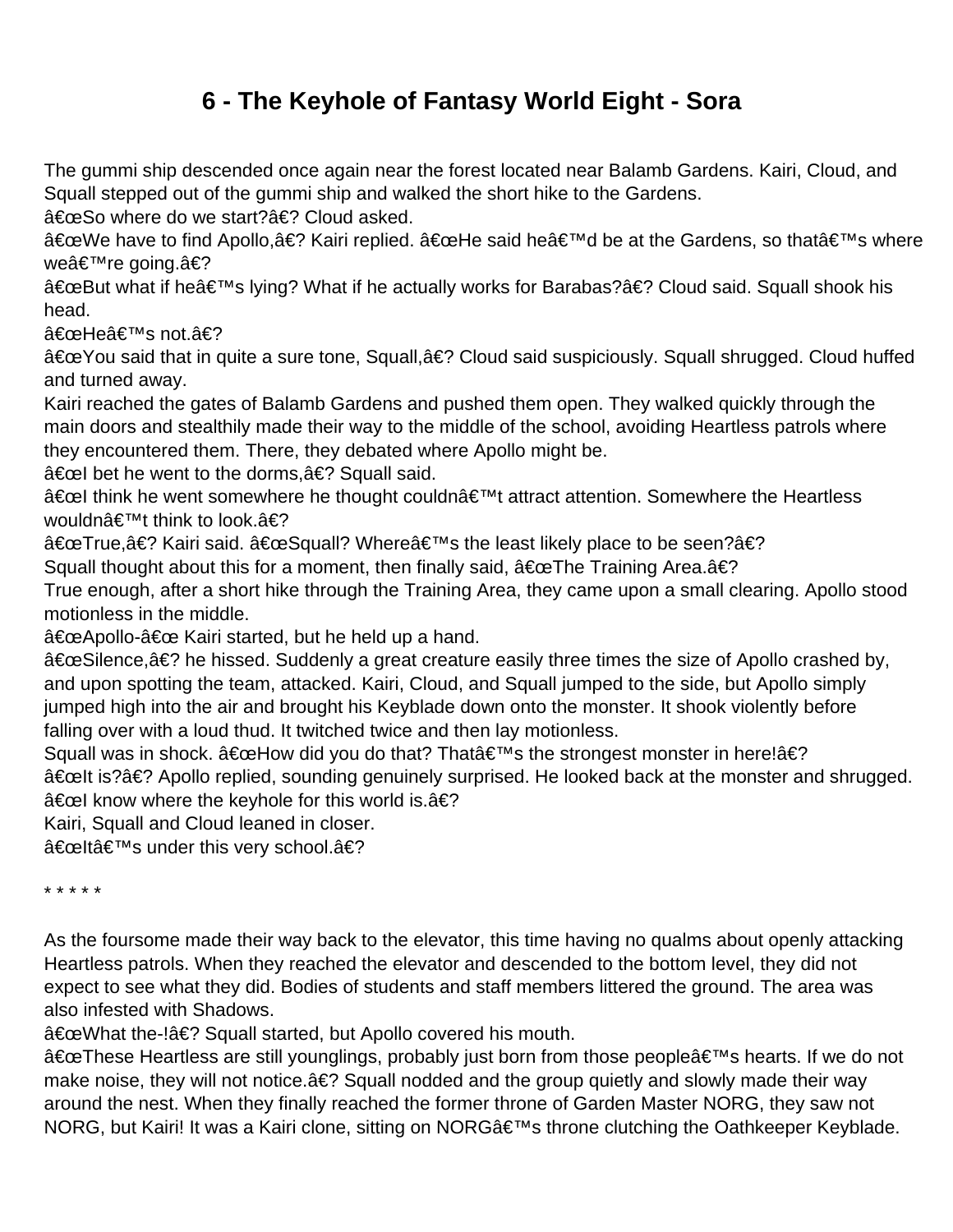AntiKairi was wearing the same black raincoat Kairi had seen AntiSora wearing. AntiKairi had a smug look on her face. Suddenly a figure emerged from a black and purple swirling vortex at the real Kairi $\hat{a} \in \mathbb{N}$ s left side. Sora stepped out of the vortex looking almost furious.

"Sora!� Kairi exclaimed. This noise brought the youngling Heartless upon them. Squall, Cloud, and Apollo charged the Heartless while Sora and Kairi prepared to face AntiKairi.

"Have you killed yourself yet?� Kairi whispered.

"l can't find me. I must be hiding somewhere,� Sora replied, a faint smile tugging at his lips. Kairi grinned and the duo launched themselves at AntiKairi. AntiKairi leaped out of her chair and somersaulted in midair to land facing Kairi and Soraâ€<sup>™</sup>s backs. Sora stopped abruptly and backflipped, spinning quickly to face AntiKairi. Kairi kept running up NORG's throne, then kickflipped off the top to land facing AntiKairi once more. AntiKairi smiled and charged them with blistering speed. Kairi and Sora barely had time to react. They both dove to the side as AntiKairi sped past them, stopped abruptly, and turned to face them again.

"This battle isn't very exciting,� Sora commented, grinning. Kairi nodded. "lt needs some spice.�

 $\hat{a} \in \text{cell}$  marvel at how you taunt your own inevitable deaths, if not by me, then by the hand of Lord Barabas,� AntiKairi said in a far-off, spectral tone.

"l marvel at how you can go on like a parrot and not say anything of importance,� Sora replied. "Foolish human. Meet your maker!� AntiKairi launched herself at Kairi and Sora a second time, but this time, Sora was ready. He quickly parried her lightning-fast strike and countered, slashing her across the back. She cried out and clutched at her wound. Kairi stared at Sora. How did he move that fast? AntiKairi turned and glared furiously at Sora.

"That,� she huffed, "was a mistake.�

"Aw, is someone mad that they got a boo-boo?� Sora taunted, smiling. AntiKairi snarled and again charged, this time heading not for Sora, but Kairi, because she knew Kairi was not as quick. Kairi attempted to block the attack, but she felt the pointed, star-like end of the Oathkeeper dig into her stomach. Kairi cried out and fell.

"Kairi!� Sora cried. AntiKairi turned to Sora and grinned malevolently, apparently quite proud of herself. Sora bared his teeth and growled.

"Aw, is someone mad their lover got a boo-boo?� AntiKairi taunted back. Sora looked at Kairi's comatose body.

"lâ€<sup>™</sup>m sorry Kairi, I did not want to resort to this,â€? Sora said softly. His Keyblade disappeared and his eyes turned stark white. Sora inhaled sharply and crouched. A sharp wind picked up around him, and as he began to scream, as if in pain, he stood straight. Suddenly, a large black wing sprouted from his back in a spurt of blood. Another followed it, and snakelike, black veins began creeping onto the sides of his face. Metallic claws formed over his hands, and finally, when the wind was beginning to die down, horns grew from Soraâ€<sup>™</sup>s head. He had transformed into a Heartless. The symbol of the Heartless shone brightly on his chest for a moment then disappeared. AntiKairi seemed little moved by this spectacle, and resumed her battle stance. Sora simply stood before her, growling with every breath. AntiKairi made the slightest of movements with her foot, and suddenly, Sora was not in front of her, but behind her. Before she knew what hit her, a silver metallic claw protruded from her chest, drenched in blood. Sora quickly moved to face her front, and before she even realized he was in front of her, her face was clutched in one claw while the other quickly jabbed at her chest. Finally, Sora stepped back to let her lifeless body fall to the floor and disappear. Her last words that echoed through the chamber were, "Lord Barabas...I have failed you...� and then all was quiet. Cloud, Squall, and Apollo emerged from the other side of the chamber to find Sora, in his normal appearance, cradling Kairi in his arms. "Any of you have a potion? Or maybe a hi-potion?� Sora asked.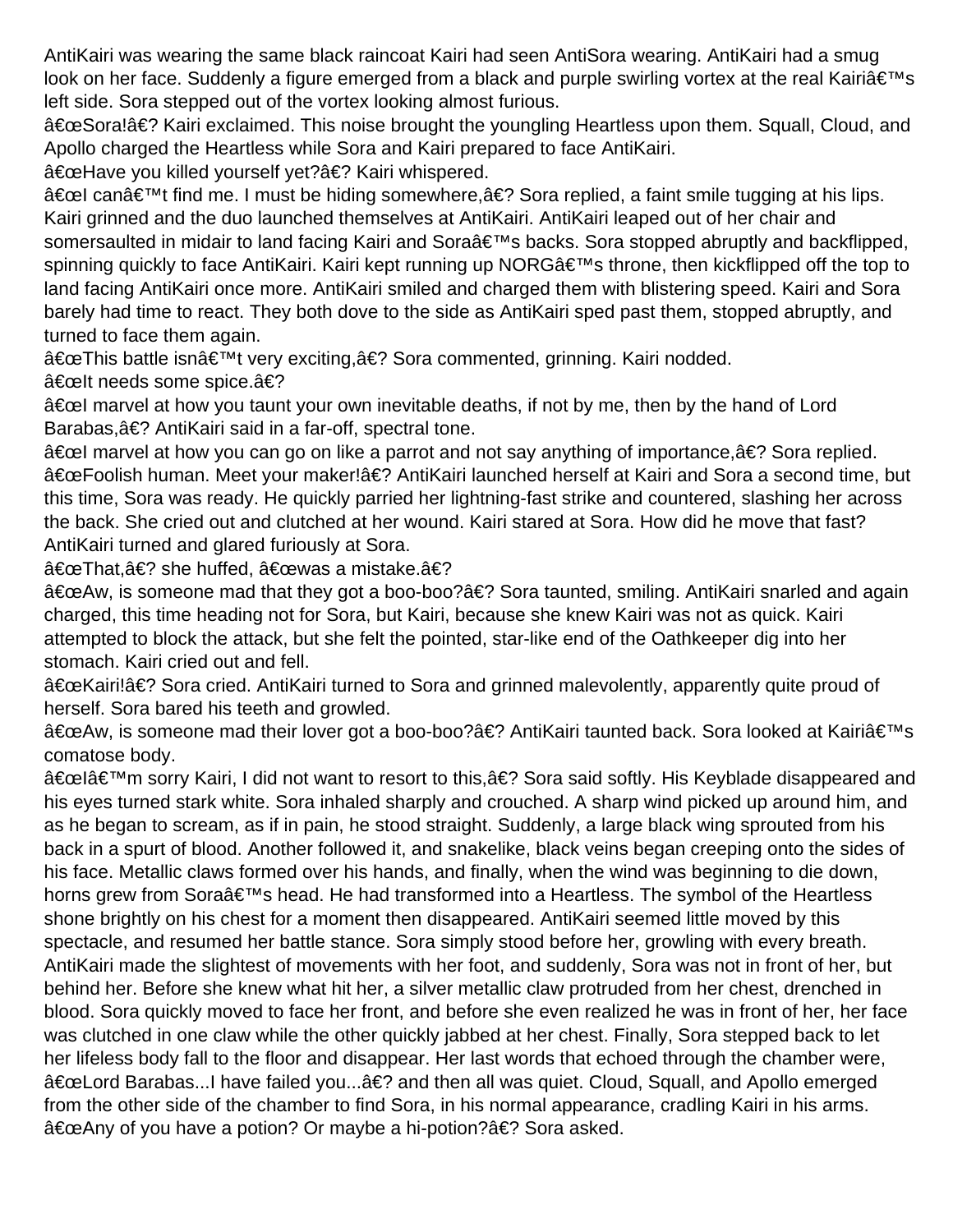Apollo dug in his suit and retrieved a hi-potion. He tossed it to Sora, who administered the medicine to Kairi.

"She'll be fine in about an hour or so. In the meantime, we should keep a watch out for more Heartless, � Sora said.

\* \* \* \* \*

Kairi slowly opened one eye, then the other. Sitting next to her, fast asleep, was Cloud. Pacing back and forth near the throne was Squall, but Apollo and Sora were nowhere to be seen. Kairi slowly raised herself up on her elbows. This small action roused Cloud, who looked over to Kairi and stretched. "Feeling better, kid?� he asked. Squall heard Cloud and strode over to join them.

"Whereâ€<sup>™</sup>s Sora? And Apollo?â€? Kairi asked. Squall shook his head.

"Gone. We have no idea where Sora is, but Apollo said he'd meet us in Fantasy World Nine. Are you strong enough to seal the Keyhole?�

Kairi nodded and stood. She stretched her aching muscles for a bit and then summoned her Keyblade. "Where is it?� she asked. Squall pointed to the throne of NORG. Kairi climbed into the gigantic throne and the Keyhole appeared in a thin outline of blue. Kairi sealed the Keyhole and the party departed for Fantasy World Nine.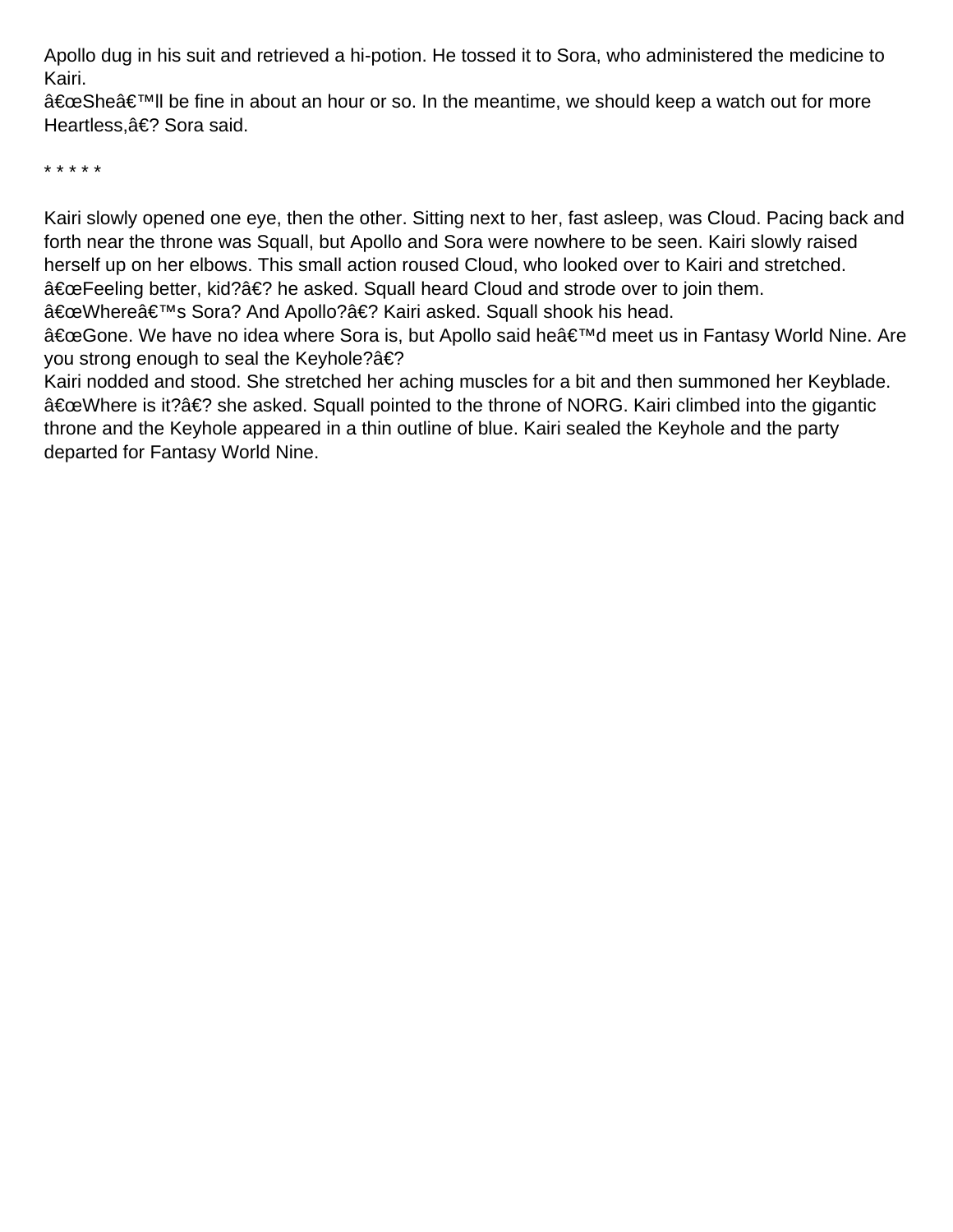# **7 - A Problem at Fantasy World Nine**

<span id="page-15-0"></span>The gummi ship blasted out of hyperspace and descended towards a large tree situated in the middle of a vast sea of fog.

"l wonder what that is?� Kairi mused. Cloud landed the ship inside the tree, and the party climbed out.

"Glad you made it,� came a voice. Kairi, Cloud, and Squall all swivelled their heads in the direction of the voice to find Apollo emerging from the dense leaves.

"How did you find us?� Kairi asked, bemused.

"Never mind that. Come, we must find the Keyhole before Barabas does.� And with that, Apollo turned and headed back the way he came from.

"Barabas hasn't taken this world yet?� Cloud asked.

"The local soldiers are fighting...and losing. I assisted them until I came here to meet you, but my help mattered little, Iâ€<sup>™</sup>m afraid.â€?

"So where is the Keyhole?� Kairi asked.

"Inside the heart of this very tree, the Iifa tree, a interpollo replied. He entered a clearing, where several soldiers were hurrying about tending to wounded and dead. A young man with sandy blonde hair and a tail approached Apollo.

"We're losing men by the thousands. Those...things...are unreal,� the man said.

"Kairi, let me introduce Zidane Tribal, the leader of the forces in the lifa tree.�

Zidane looked from Kairi, to Cloud, to Squall, and back at Apollo.

"New recruits?�

"Theyâ€<sup>™</sup>re here on a...special mission. What they are here to do might just drive back the Heartless and blockade them from this world forever, $\hat{a} \in ?$  Apollo replied. Zidane raised his eyebrows, then rushed forward and clasped Kairi's hand in his own.

"Let me be of service to you, please!� he begged. "l want to be a part of driving back this horde!�

Kairi looked helplessly at Cloud. He shrugged and looked away, muttering,  $â€ce$ You're the ring leader of this whole thing. $\hat{a} \in ?$ 

Kairi then turned to Squall, who did the same thing. She looked back and Zidane and smiled weakly. "Sure...� she said. Zidane smiled broadly and turned to Apollo.

"Apollo, watch the troops. Have them fall back to a defensive position and give those monsters hell. We'll be back shortly.�

Kairi gave Apollo an incredulous look, then turned to follow Zidane out of the clearing.

"Now then,� he said, "where are we heading?�

Kairi turned to a path that lead down into the tree  $\hat{\mathbf{a}} \in \mathbb{R}^{T M}$ s depths.  $\hat{\mathbf{a}} \in \mathbb{C}$ elnto the heart of the tree. $\hat{\mathbf{a}} \in \mathbb{R}^{T}$ 

\* \* \* \* \*

As the party descended into the tree, Zidane grew more and more nervous.

"This tree is sacred. It is the source of mist throughout all Fantasy World Nine. We should not be in here... $\hat{a} \in ?$ 

"We have to go this way. If you do not like it, leave,� Cloud said in an irritated tone. Zidane quieted, and in short order, the group emerged into a large cavern. A large branchlike structure shot upward from